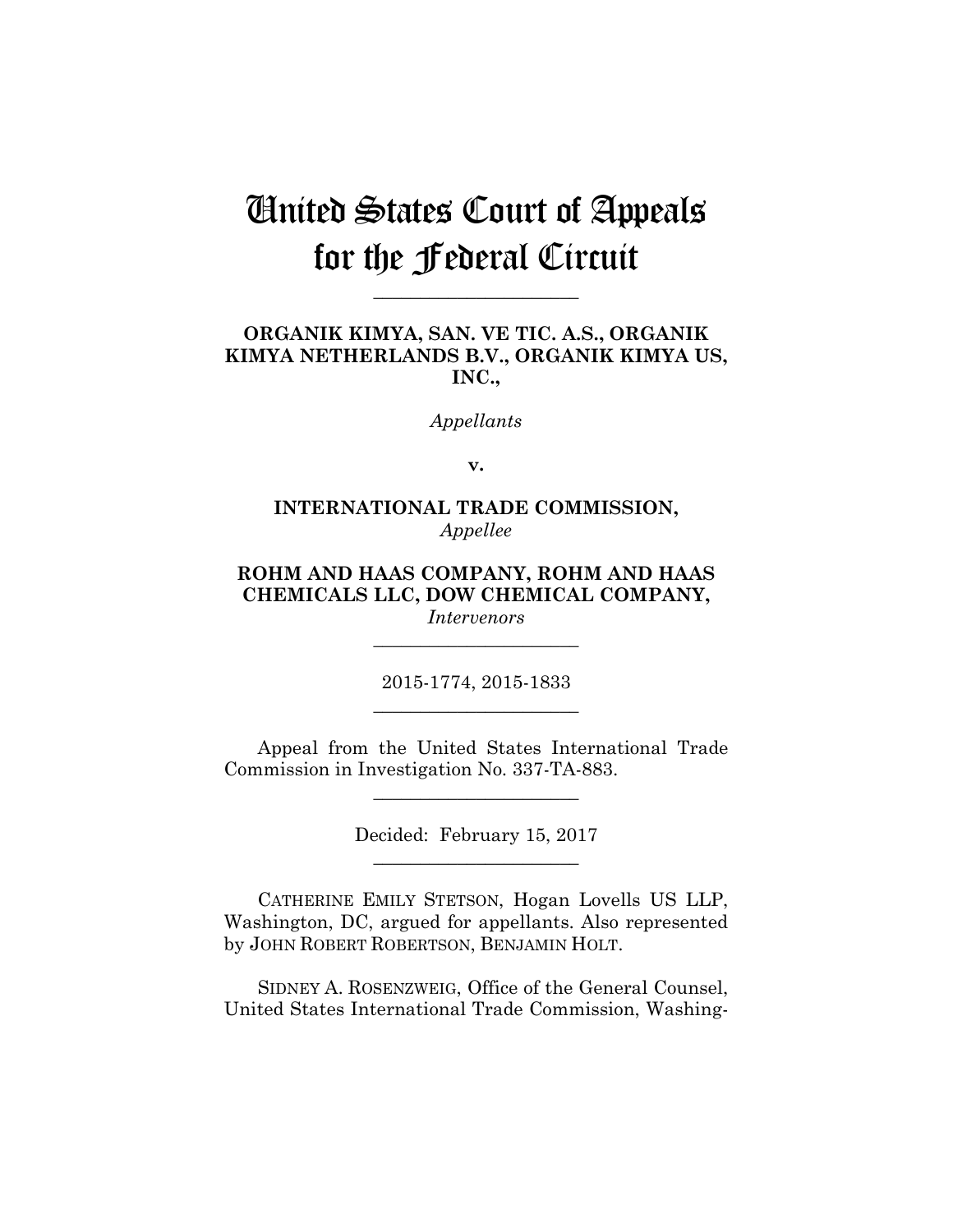ton, DC, argued for appellee. Also represented by DOMINIC L. BIANCHI, WAYNE W. HERRINGTON.

RAYMOND N. NIMROD, Quinn Emanuel Urquhart & Sullivan, LLP, New York, NY, argued for intervenors. Also represented by WILLIAM ADAMS, JAMES BAKER; S. ALEX LASHER, PAUL F. BRINKMAN, Washington, DC; CHARLES KRAMER VERHOEVEN, San Francisco, CA.

Before LOURIE, MAYER, and O'MALLEY, *Circuit Judges.*

**\_\_\_\_\_\_\_\_\_\_\_\_\_\_\_\_\_\_\_\_\_\_** 

# O'MALLEY*, Circuit Judge*.

1

Organik Kimya San. ve Tic., A.Ş., Organik Kimya Netherlands B.V., and Organik Kimya US, Inc. (collectively, "Organik Kimya") appeal from the International Trade Commission's ("the Commission" or "ITC")1 decision imposing default judgment sanctions for spoliation of evidence and entering a limited exclusion order against Organik Kimya. *See Certain Opaque Polymers*, Inv. No. 337-TA-883, 2015 ITC LEXIS 139, at \*5–6 (Apr. 17, 2015); *see also Certain Opaque Polymers*, Inv. No. 337-TA-883, at 16–24, *available at* http://www.itcblog.com/images/ commopin883.pdf ("*Commission Opinion*"); *Certain Opaque Polymers*, Inv. No. 337-TA-883, USITC Order No. 27, 2014 WL 5768586 (Oct. 20, 2014) ("*ALJ Order*"). Because the Commission did not abuse its discretion in entering default judgment as a sanction for Organik Kimya's spoliation of evidence and further did not abuse its discretion in entering the limited exclusion order, we *affirm*.

<sup>1</sup> This opinion uses "the Commission" to refer to the entity rendering the decision in this case and "ITC" to refer to the party in this appeal and the agency generally.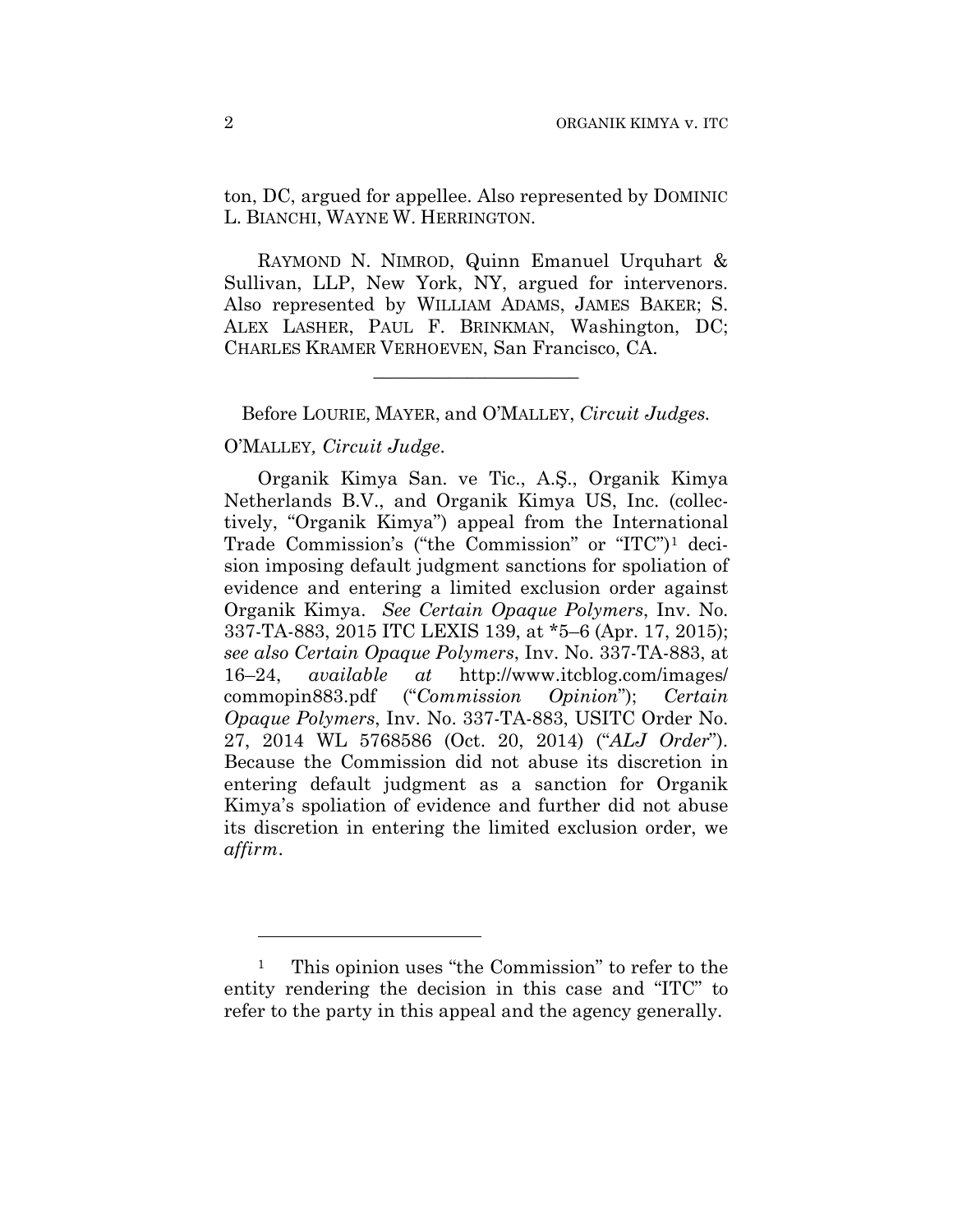<u>.</u>

#### I. BACKGROUND

This case involves trade secrets relating to opaque polymers, which are hollow spheres used as paint additives for interior and exterior paints to increase the paint's opacity. Organik Kimya and Dow Chemical Company ("Dow")2 both manufacture opaque polymers. Dow is the market leader in supplying opaque polymers to paint manufacturers, both in the United States and worldwide. Dow has maintained this position through a combination of patent and trade-secret protections.

In May 2013, Dow filed a complaint with the ITC requesting an investigation into whether Organik Kimya's opaque polymer products infringed four Dow patents. The ITC granted Dow's request, and the parties began discovery. During the proceedings, Dow amended its complaint to add allegations of trade secret misappropriation when it discovered that Organik Kimya may have coordinated the production of its opaque polymers with the assistance of former Dow employee Dr. Dilip Nene. Dow discovered that other former Dow employees, Dr. Guillermo Perez and Leonard Strozzi, also may have assisted Organik Kimya with its development of opaque polymers. As Dow attempted to obtain discovery relating to the activities of Dr. Perez, Dr. Nene, and Strozzi, however, Dow discovered spoliation of evidence on a staggering scale.

- A. Administrative Law Judge's Findings
	- 1. Findings Relating to Dr. Perez

In response to a discovery order issued by the Administrative Law Judge ("ALJ"), Dow's forensic investigators

<sup>2</sup> Rohm and Haas Company and Rohm and Haas Chemicals LLC became subsidiaries of Dow after Dow acquired Rohm and Haas in 2009. This opinion collectively refers to the companies as "Dow."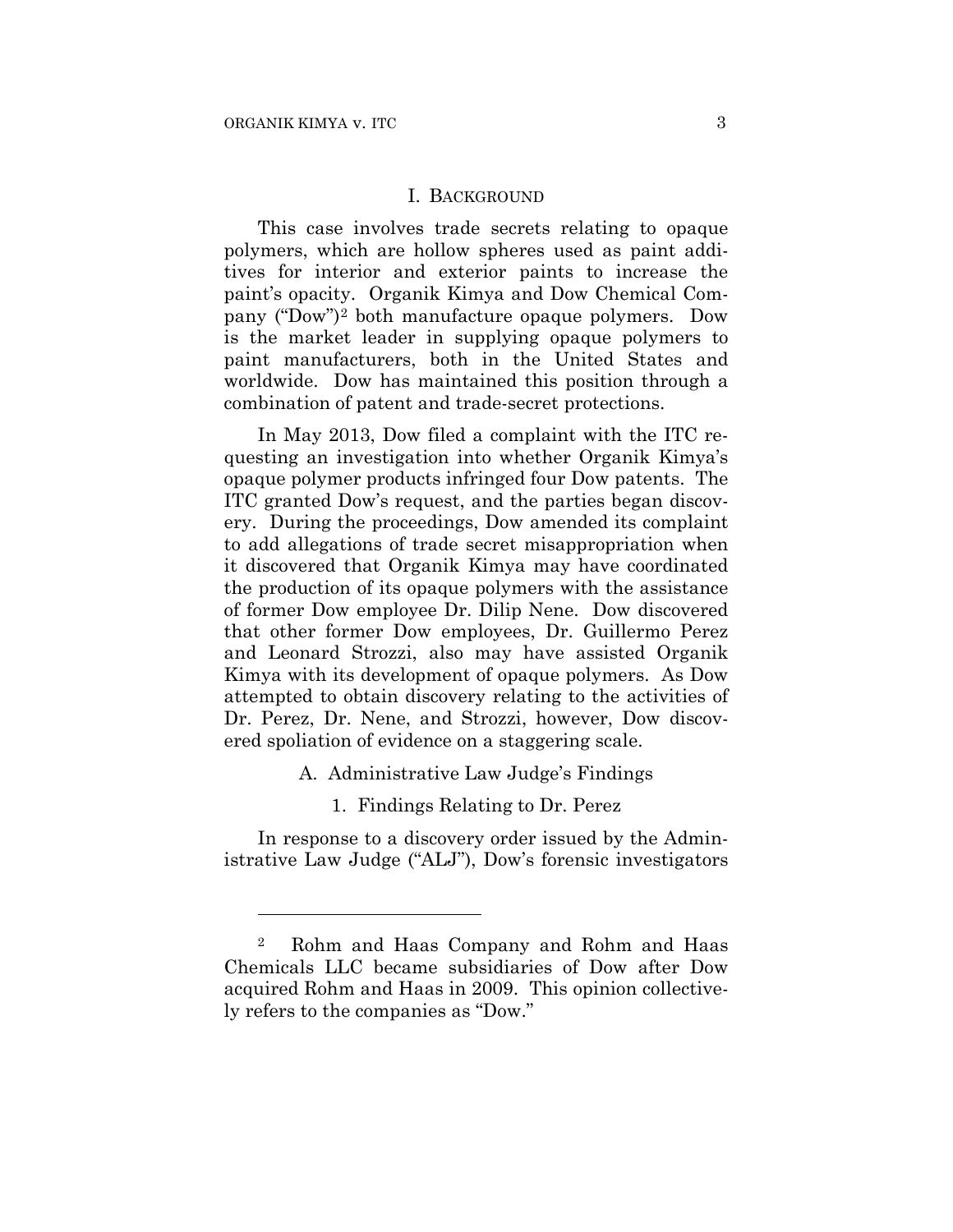traveled to Turkey in February 2014 to inspect Dr. Perez's laptop computer. *ALJ Order*, 2014 WL 5768586, at \*15. Four days before the forensic investigation took place, and three days *after* the ALJ issued the discovery order authorizing the examination of the computer, Organik Kimya began overwriting the laptop's hard drive by copying the Program Files folder at least 108 times. *Id.* at \*15–16. While performing this overwriting, Organik Kimya also backdated the computer's internal clock so that the metadata on the copied files would hide the fact that the overwriting took place only days before the inspection. *Id.* at \*16. Organik Kimya even ran a program called CCleaner "multiple times to delete a large percentage of the C drive and all of the D drive in Dr. Perez's laptop." *Id.* To ensure that its efforts had been successful, Organik Kimya also used a program called WinHex at least twelve times to see whether it could recover any of the deleted information before the courtordered forensic investigation took place. *Id.* at \*52.

After Dow informed the ALJ of the forensic examiners' findings, Organik Kimya submitted a letter to the ALJ explaining that the IT work done on Dr. Perez's computer was simply maintenance undertaken because Dr. Perez was encountering troubles with the computer. *Id.* at \*46–47. Organik Kimya also asserted that there was "no ill-intent or desire to destroy evidence." *Id.* at  $*47.$ 

The ALJ found Organik Kimya's explanation to be "a work of fiction." *Id.* He found that Organik Kimya's actions made it impossible to know the exact volume and content of any previously recoverable data, but noted it was at least clear that it involved "potentially hundreds of thousands of files." *Id.* at \*16. The ALJ also found that there was "no innocent explanation" for Organik Kimya's conduct relating to the use of the CCleaner program. *Id.* at \*52.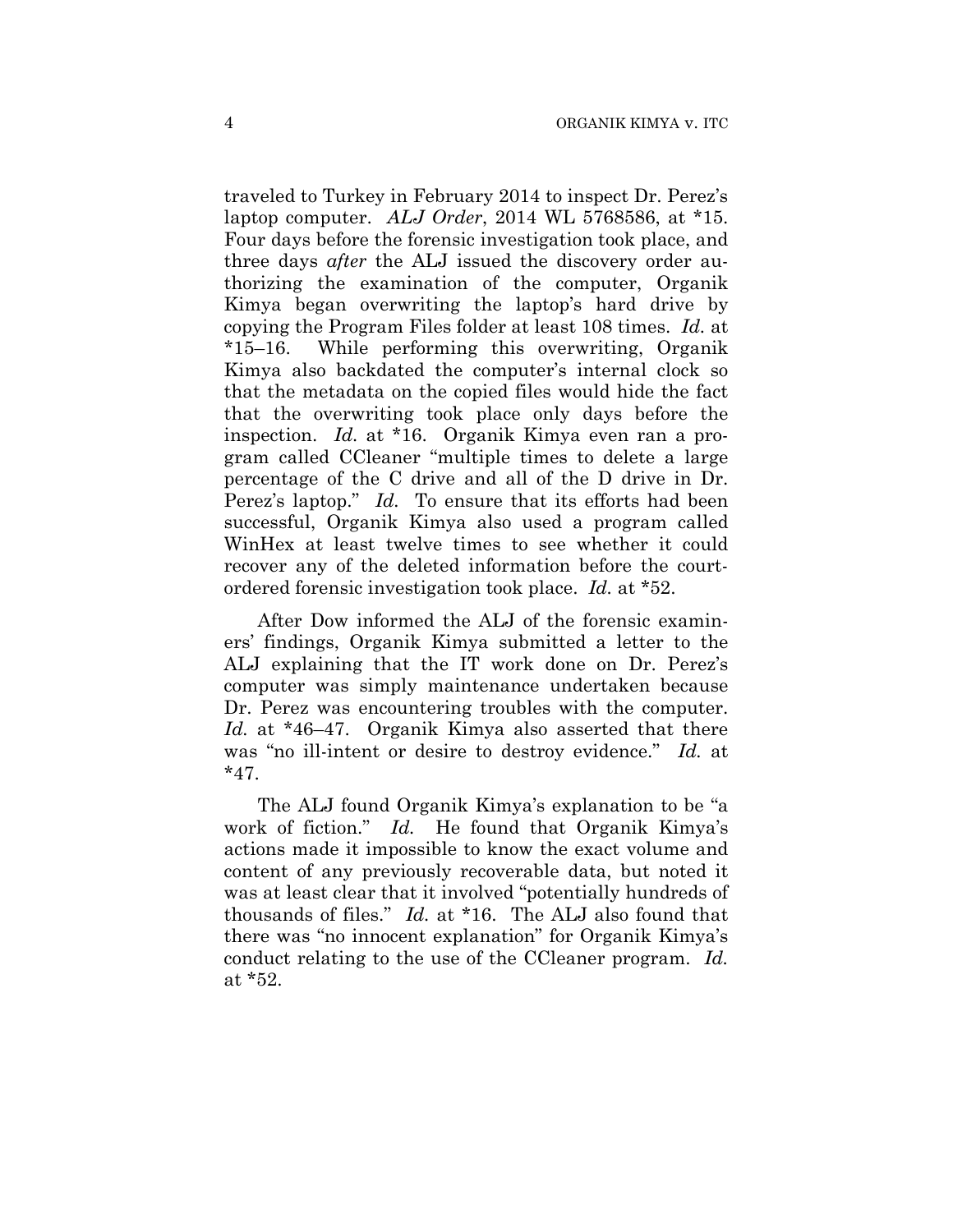The ALJ concluded that this evidence "leads me to the inescapable conclusion that Organik Kimya acted in bad faith when, in contravention of Order No. 16, Organik Kimya undertook the massive spoliation of evidence on Dr. Perez's laptop .... In fact, were there such a thing, I would find Organik Kimya's egregious behavior to be gross bad faith." *Id.* at \*54. The ALJ further stated that Organik Kimya's actions, "coupled with the multitude of lies Organik Kimya knowingly and deliberately presented to the undersigned to hide or explain away its wrongdoing, leave[] no doubt that Organik Kimya destroyed evidence on Perez's laptop with the intent to impair Dow's ability prove [sic] its allegations of trade secret misappropriation." *Id.* The ALJ found the spoliated evidence "relevant to Dow's allegation of trade secret misappropriation and its destruction prejudicial to Dow's ability to prosecute same." *Id.* at \*58.

# 2. Findings Relating to Dr. Nene

Organik Kimya failed to identify Dr. Nene in response to an interrogatory seeking the identification of all former Dow employees who had worked for Organik Kimya. J.A. 14878–79. When Dow discovered Dr. Nene's involvement with Organik Kimya and served a subpoena upon him, Dr. Nene asserted that his communications with Organik Kimya were never of a technical nature. *ALJ Order*, 2014 WL 5768586, at \*22. A forensic inspection conducted by Dow, however, found that Dr. Nene engaged in various technical discussions with Organik Kimya. *Id.* at \*23. Dow also uncovered two emails relating to Dr. Nene's involvement with Organik Kimya and evidence of Organik Kimya's attempt to purge those emails; these emails read: "Confidential information related to the consultant [Dr. Nene] are still recorded here, they were supposed to be erased by the IT department," *id.* at \*15; and "Basak, can you print them and give them to me please? Then we should erase them from the system please," J.A. 4073.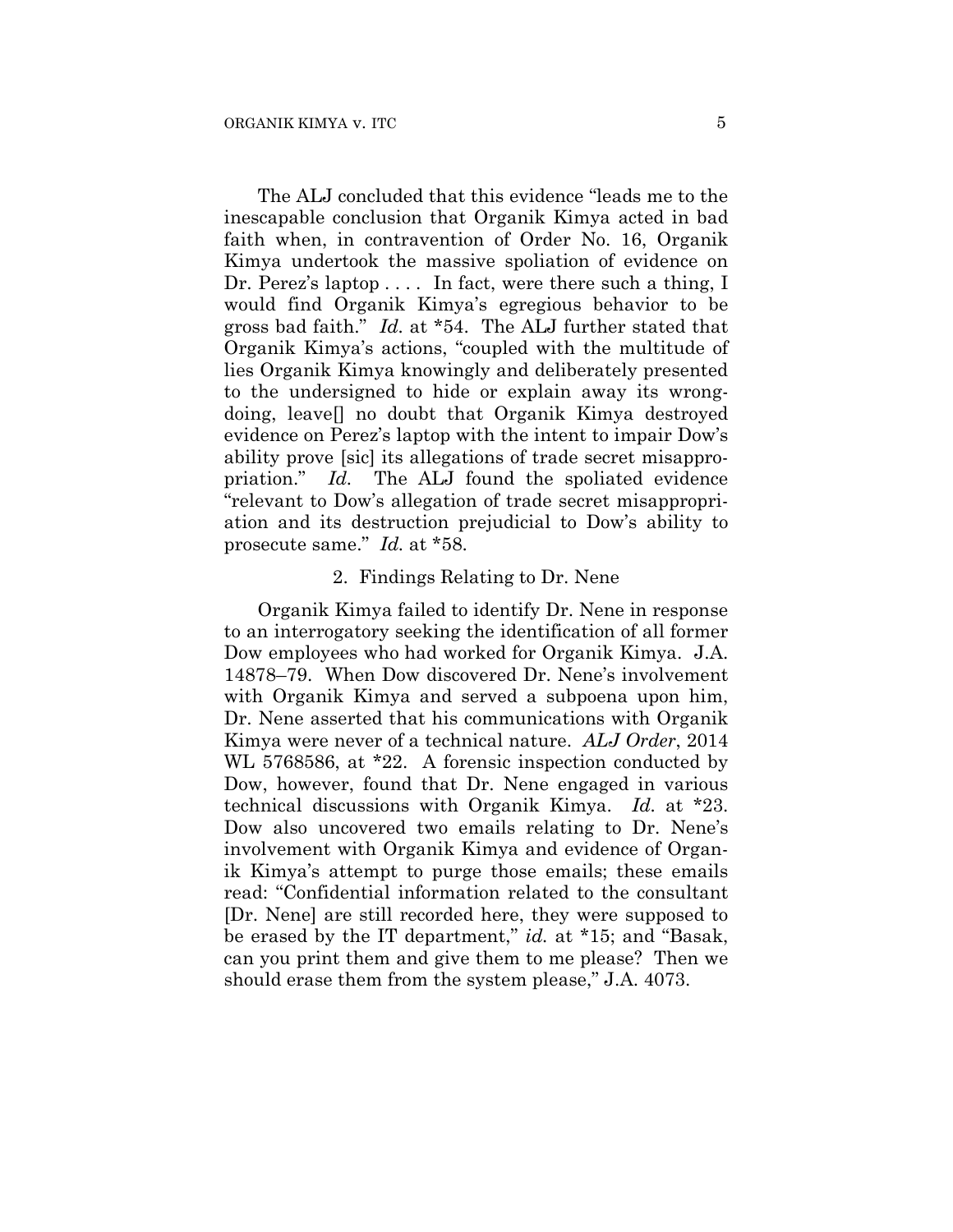During discovery, Dow uncovered a suspicious meeting between Dr. Nene and Organik Kimya's co-CEO at a hotel in Rotterdam. *ALJ Order*, 2014 WL 5768586, at \*44. After Dow served Organik Kimya with the complaint in this matter, Mr. Kaslowski, Organik Kimya's co-CEO, called Dr. Nene directly and directed him to travel to Rotterdam for a "safety audit." *Id.* When Dr. Nene traveled to Rotterdam about a month later, Mr. Kaslowski was the first person to meet with Dr. Nene. They met at Dr. Nene's hotel rather than at Organik Kimya's offices. *Id.* Both Dr. Nene and Organik Kimya's co-CEO denied having this meeting, but the forensic investigation confirmed that it occurred. *Id.*

Dr. Nene also admitted that, around the time he received the call from Mr. Kaslowski asking Dr. Nene to travel to Rotterdam for the "safety audit," Dr. Nene "removed the hard drive from his personal computer and smashed it with a hammer and threw it in the garbage." *Id.* Dr. Nene testified that he smashed the hard drive to make sure that the information on the drive could not be recovered. *Id.* at \*25. He also admitted to destroying a bag full of zip drives. *Id.* The ALJ found this evidence "very significant, as well as extremely troubling, as it shows not only joint purpose, but tends to establish Dr. Nene and Mr. Kaslowski recognized the obvious implication that such a meeting would have since it occurred shortly after this investigation commenced." *Id.* at \*44. The ALJ also determined that "it seems unlikely the co-CEO of Organik Kimya would participate in a routine safety audit and meet in a hotel to discuss it and then lie about the meeting afterwards." *Id.*

The ALJ found sufficient evidence to conclude that Organik Kimya had the ability to control Dr. Nene and had failed to act responsibly to preserve Dr. Nene's information, thereby rendering Organik Kimya in reckless disregard of its duty to preserve Dr. Nene's information. *Id.* at \*57. But the ALJ determined that there was insuf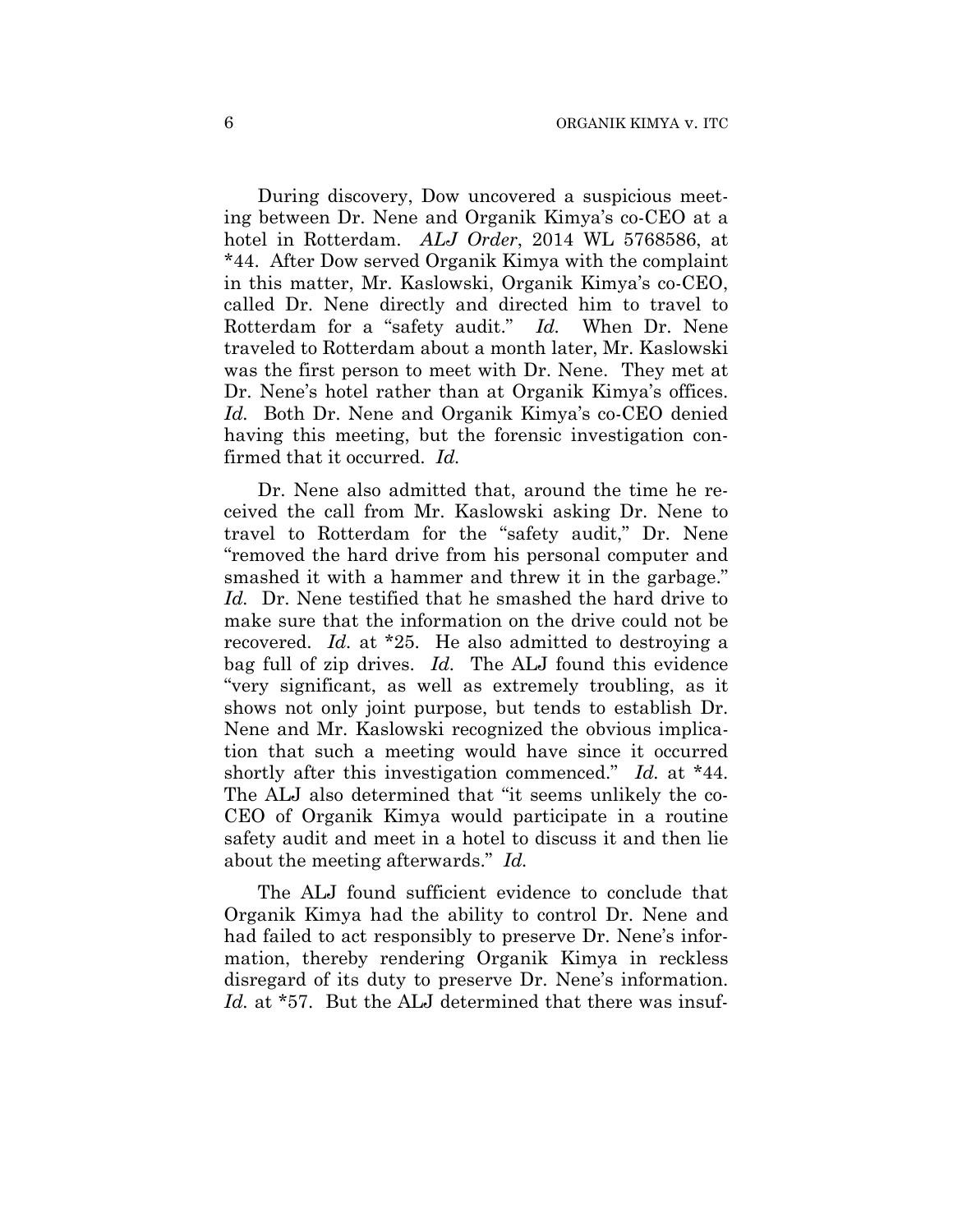ficient evidence to link Dr. Nene's deletion of evidence to a design by Organik Kimya to destroy the data deliberately. *Id.* The ALJ accordingly found "no sanction-worth[y] spoliation" relating to Dr. Nene's documents. *Id.* at \*65.

# 3. Findings Relating to Strozzi

On March 21, 2014, one day after the ALJ ordered Strozzi's files to be preserved and four days prior to the scheduled forensic examination of Strozzi's computer, someone logged into the computer and deleted 2,742 usercreated files and folders, many of which were later recovered and found to be responsive to previously identified keyword search terms. *Id.* at \*20–21. The inspectors also found evidence of numerous undisclosed and unproduced USB storage devices used on Strozzi's work computer. *Id.* at \*21. But before Dow learned about the existence of the external storage devices, Strozzi took his computer bag, which had his computer and storage devices, "into a bathroom of a highway rest stop, but 'accidentally' left [it] there." *Id.*

The ALJ found that Organik Kimya had control over Strozzi's laptop but not the external storage devices. *Id.* at \*54. The ALJ also found that Organik Kimya had never given its employees a litigation hold notice, instead leaving it up to each individual employee whether to save or delete electronic files. *Id.* at \*56. Although the evidence from Strozzi's laptop was later recovered through forensic investigation, the ALJ determined that the deletion of the files "evinces an attempt to cover-up wrong doing. What is even more shocking is that at the time I issued my Preservation Order, Organik Kimya was already on notice of the massive spoliation of evidence on Dr. Perez's laptop." *Id.* at \*56. The ALJ noted that "[t]he matter is even worse when discussing the loss of the laptop itself, for Organik Kimya had the laptop in its possession for the forensic inspection and yet inexplicably returned it to Strozzi, which allowed him to 'lose' it." *Id.*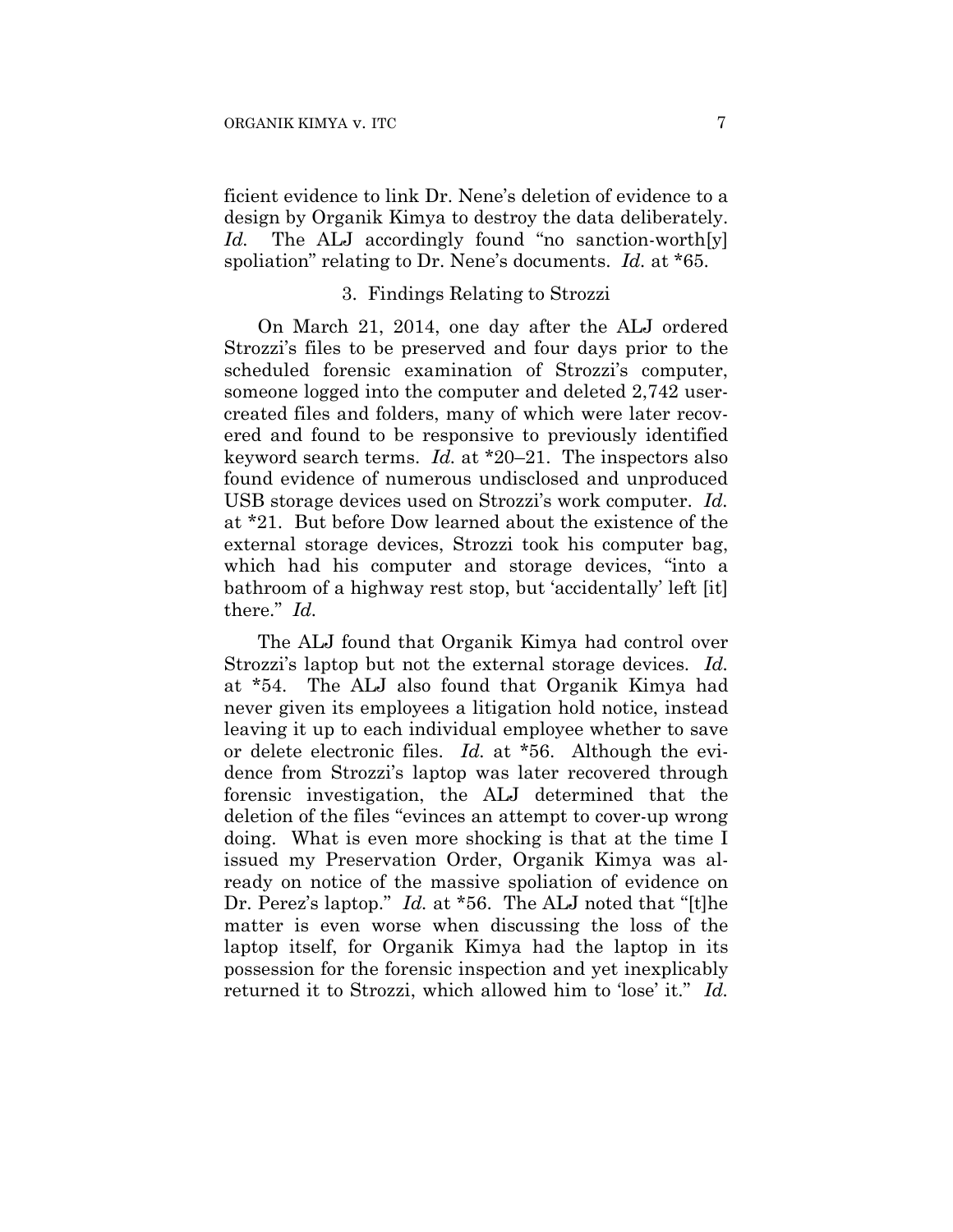at \*57. Additionally, Dow only received a small portion of the deleted documents because only a few were responsive to the search terms the parties identified prior to the forensic search. *Id.* at \*63. The ALJ noted, however, that many of the additional files for which Dow received the file name but never saw the full document seemed plainly relevant to the case based on the file names, whether or not associated with the identified search terms. *Id.* The ALJ determined that Organik Kimya failed to show that these documents were neither relevant nor prejudicial. *Id.*

As to Organik Kimya's conduct relating to Strozzi's laptop, the ALJ found "the spoliation of evidence on the Strozzi laptop and the spoliation of the Strozzi laptop itself was done in an effort to prevent Dow from access to evidence it might use to support its allegations in this investigation." *Id.* at \*57. The ALJ concluded that "the spoliation of evidence on the Strozzi laptop and the loss of the Strozzi laptop itself was in bad faith." *Id.* The ALJ also found "at least some of the documents deleted from the Strozzi laptop to be relevant and prejudicial to Dow's allegations in this investigation." *Id.* at \*63.

## 4. The ALJ's Conclusions

On May 19, 2014, Dow moved for sanctions, including a default judgment against Organik Kimya. *Id.* at \*2. Two days later, Organik Kimya filed a motion to terminate the investigation by consent order. *Id.* at \*66 n.19. Organik Kimya "agreed to completely and indefinitely withdraw the accused products from the U.S. market." J.A. 9142. Organik Kimya admitted that "a portion of the hard drive of Mr. Perez's computer was overwritten in such a way that previously deleted files were potentially rendered unrecoverable through forensic means." *ALJ Order*, 2014 WL 5768586, at \*29. Nevertheless, Organik Kimya urged the ALJ to enter its proposed consent order rather than a default judgment.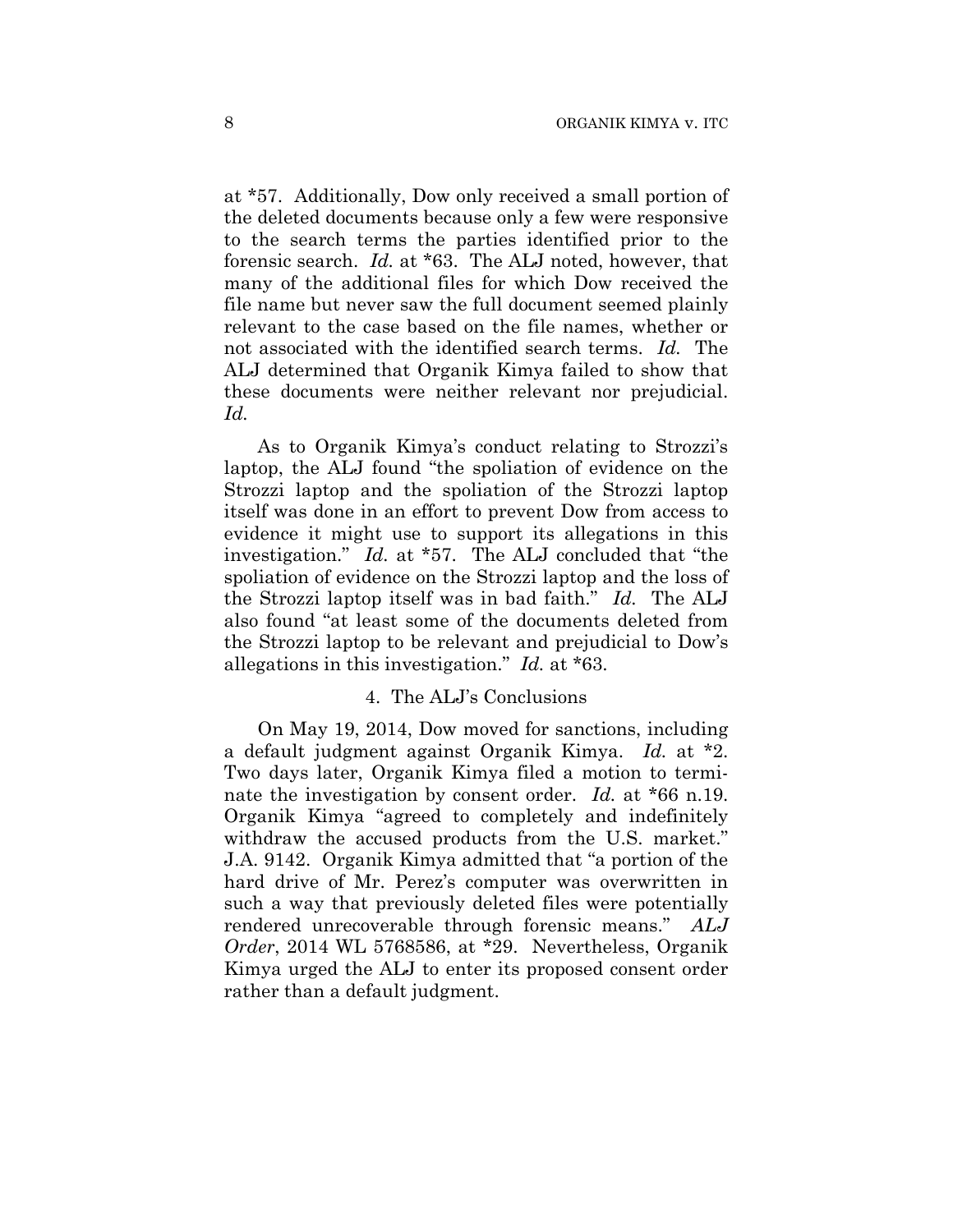The ALJ conducted a two-day hearing on Dow's sanction motion and Organik Kimya's consent order motion. At the hearing, Organik Kimya also argued in the alternative that any sanction be limited to an adverse inference precluding Dr. Perez from testifying about Organik Kimya's alleged independent development of its opaque polymers. J.A. 11509 at 399:24–400:14. The ALJ granted Dow's motion for default judgment in a 119-page initial determination. *See generally ALJ Order*, 2014 WL 5768586. The opinion recounted Organik Kimya's destruction of evidence in detail. It included the following excerpt as part of its Executive Summary:

[A]s will be made clear in the pages that follow this is an extreme case, for Organik Kimya flouted its obligation to preserve evidence, deliberately destroyed evidence, and then actively attempted to deceive the undersigned as to what it had done. Given: (1) the grave damage Organik Kimya's deliberate conduct potentially could have on the administration of justice; (2) the need to deter such egregious conduct in the future; and (3) the certain prejudice to Dow, only the strongest remedy available is sufficient.

# *Id.* at \*2.

When discussing a sanction, the ALJ stated that Organik Kimya's "willful, bad faith misconduct" had deprived Dow of its ability to pursue its trade secret misappropriation claim effectively and the ALJ of his "ability to oversee a prehearing process that would facilitate a fair and timely resolution of this investigation on its merits." *Id.* at \*65. The ALJ therefore found that "[n]o sanction short of default is available to return the parties to the position in which they would have been but for the deliberate destruction by Organik Kimya of evidence potentially favorable to Dow." *Id.* The ALJ then explained why shifting the burden of proof and using ad-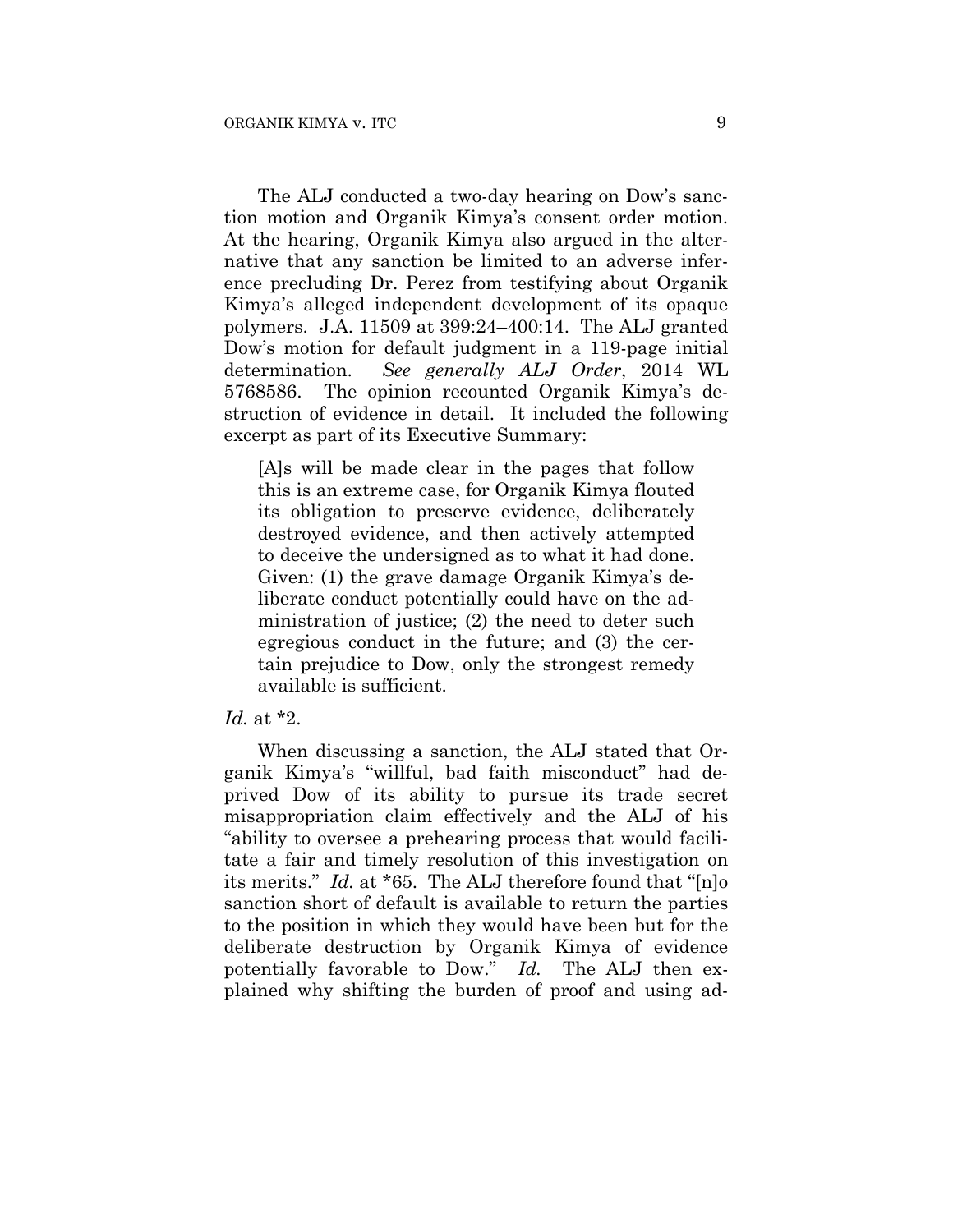verse inferences would not address adequately Organik Kimya's conduct in this case. *Id.* at \*66. According to the ALJ, "no lesser sanction will adequately deter the repetition of this kind of easily accomplished and highly prejudicial destruction of evidence." *Id.*

The ALJ further clarified that he found "Organik Kimya's abhorrent conduct" with regard to Dr. Perez's laptop and files to be "more than sufficient to justify the Default Sanction against Organik Kimya." *Id.* at \*76. He found "Organik Kimya's contumacious and inexplicable conduct" with regard to Strozzi and his documents "to independently justify the most severe sanction, even were I to heed Organik Kimya's lack of prejudice argument." *Id.*

# B. The Commission Affirms the ALJ's Conclusions

The Commission determined that the initial determination "recites in detail the discovery-related misconduct in this investigation," and the Commission affirmed and adopted all of the initial determination's factual findings. *Commission Opinion*, at 6. The Commission also "affirm[ed] and adopt[ed] the ALJ's determination of default." *Id.*; *see also id.* at 12 ("We affirm all of the [initial determination's] findings concerning the default sanction."). The Commission determined that the spoliation of evidence on Dr. Perez's computer "alone is more than sufficient to justify the sanctions ordered by the ALJ." *Id.* at 13. It went on to find that the intentional deletion of files by Strozzi "is at least circumstantial evidence relating to the culpable state of mind found by the ALJ." *Id.* at 14.

Organik Kimya argued that the ALJ failed to consider its proposed lesser sanctions. *See id.* at 14–17. The Commission rejected Organik Kimya's argument as to the consent order, noting that "[t]he Commission has always reserved the right to deny termination by consent in appropriate circumstance." *Id.* at 15. The Commission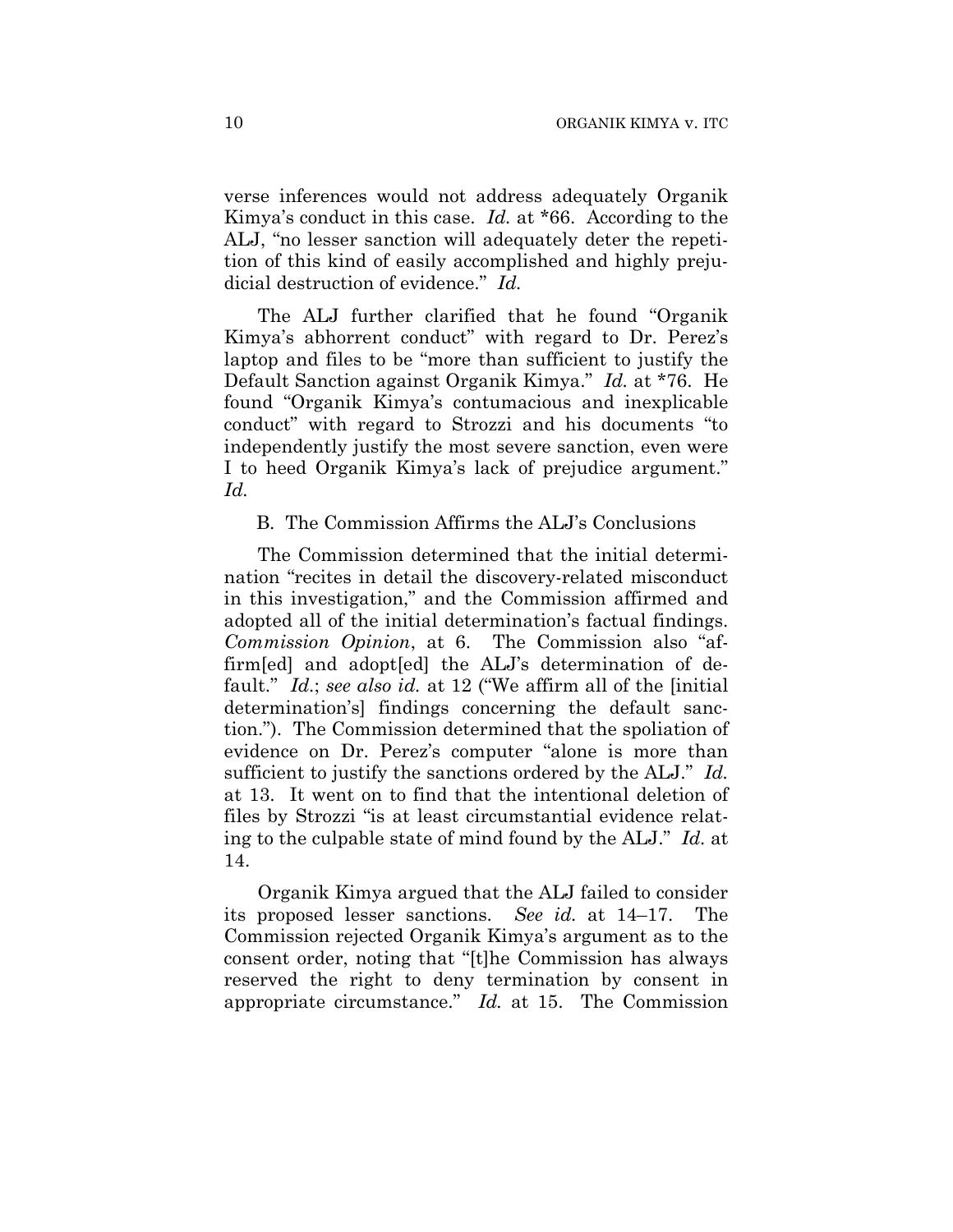also noted that "allowing Organik Kimya to exit the investigation on consent 'without accepting the full measure of its responsibility for its egregious actions' would not be a sufficient deterrent" because, "[i]f such termination were allowed here, future parties may decide to engage in discovery abuse with the understanding that if they are caught they can merely exit the investigation through the consent order procedures without being held accountable for their misconduct." *Id.* at 15–16. As to an adverse inference or some lesser sanction, the Commission stated that "[t]he ALJ also explained why any sanction less than default would be insufficient" and that the Commission could "discern no conflict between the ALJ's determination and *Shepherd* [*v. American Broadcasting Cos.*, 62 F.3d 1469 (D.C. Cir. 1995)]," which Organik Kimya had cited in support for its argument. *Commission Opinion*, at 17.

The Commission found that an exclusion order and a cease and desist order were appropriate remedies. *Id.* at 21. Based on the record evidence, the Commission determined that the evidence demonstrated it would have taken Organik Kimya 25 years to develop a commercial opaque polymer comparable to Dow's without using Dow's trade secrets. *Id.* The Commission therefore found that a 25-year period would be an appropriate length for the exclusion order. *Id.* The exclusion order included a narrowing provision, however, that allows Organik Kimya to seek an opinion from the Commission that would allow Organik Kimya to import products that it shows were developed without using Dow's misappropriated trade secrets. *Id.* at 23–24.

#### II. DISCUSSION

#### A. Default Judgment Sanction

Any sanctions imposed by the Commission are reviewed for an abuse of discretion. *Genentech, Inc. v. U.S. Int'l Trade Comm'n*, 122 F.3d 1409, 1414 (Fed. Cir. 1997).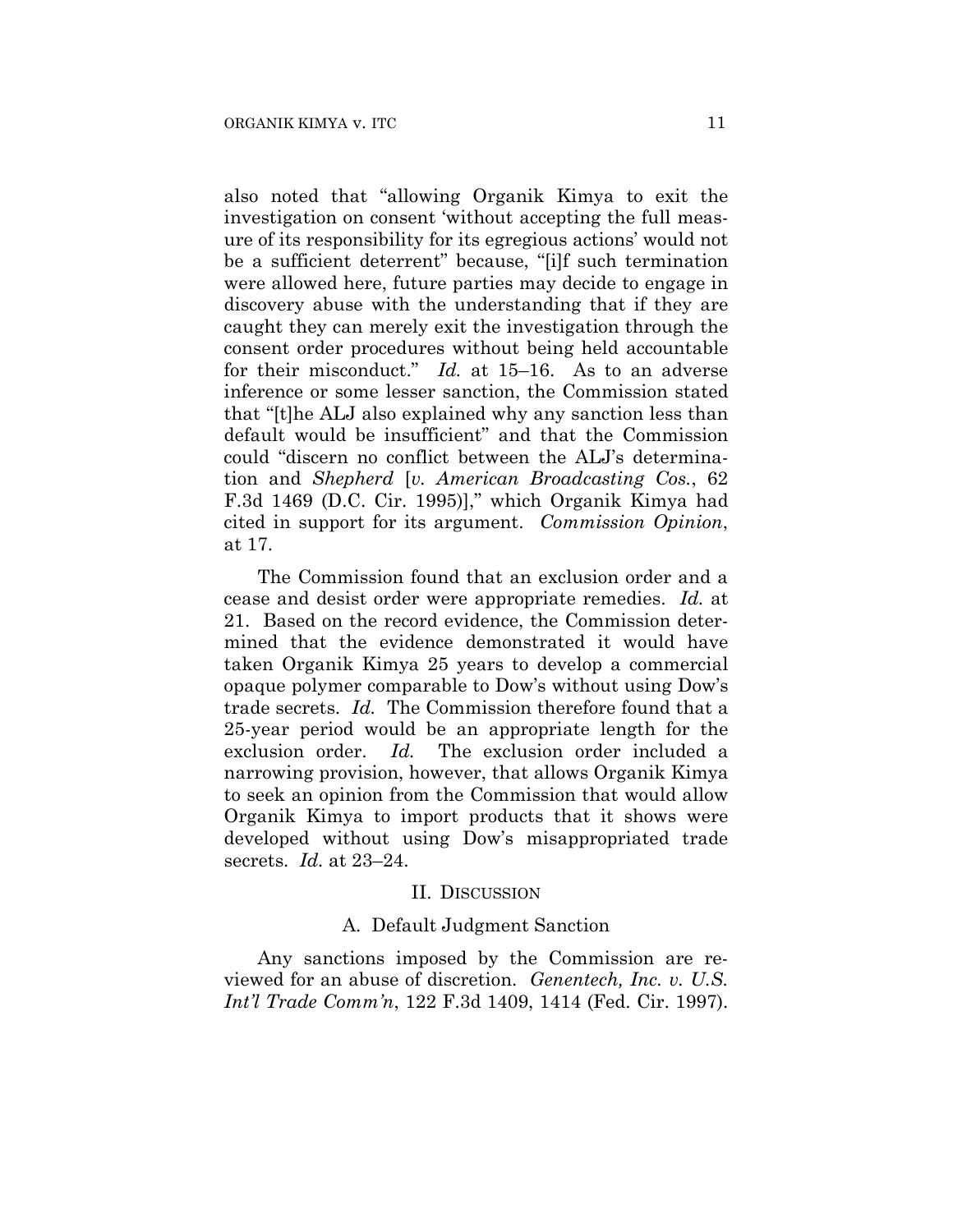An abuse of discretion occurs if "the Commission's sanction decision (1) is clearly unreasonable, arbitrary, or fanciful; (2) is based on an erroneous conclusion of law; (3) rests on clearly erroneous fact findings; or (4) follows from a record that contains no evidence on which the decision-making body could rationally base its decision." *Id.* at 1415.

The parties initially dispute the proper standard for reviewing the Commission's decision to impose default judgment sanctions against Organik Kimya. The ITC and Dow argue that we need only look to 19 C.F.R. § 210.33(b) and Federal Rule of Civil Procedure 37(b) in our review of the sanctions. Under 19 C.F.R. § 210.33(b), the ALJ in an ITC investigation has the authority to issue non-monetary sanctions for failure to comply with an order compelling discovery. The list of possible sanctions includes "any other non-monetary sanction available under Rule 37(b) of the Federal Rules of Civil Procedure." 19 C.F.R.  $\S 210.33(b)(6)$ . Rule 37(b) states that a court may "render[] a default judgment against the disobedient party" if the party fails to obey a discovery order. Fed. R. Civ. P. 37(b)(2)(A)(vi). Because Organik Kimya disobeyed the ALJ's express discovery orders through its spoliation of evidence, the ITC and Dow argue that 19 C.F.R. § 210.33(b) and Rule 37(b) support affirmance of the default judgment sanction.

Organik Kimya argues that the discussion of default judgment sanctions in *Micron Technology, Inc. v. Rambus Inc.*, 645 F.3d 1311 (Fed. Cir. 2011), controls our decision. In *Micron*, we addressed a default judgment sanction imposed by a district court under its inherent authority to control litigation and the judicial process. *Id.* at 1326. In reviewing the district court's decision, we analyzed the district court's findings with respect to: (1) bad faith, (2) prejudice to the opposing party caused by the spoliation, and (3) availability or efficacy of lesser sanctions. *Id.* at 1326–29. Organik Kimya does not challenge the find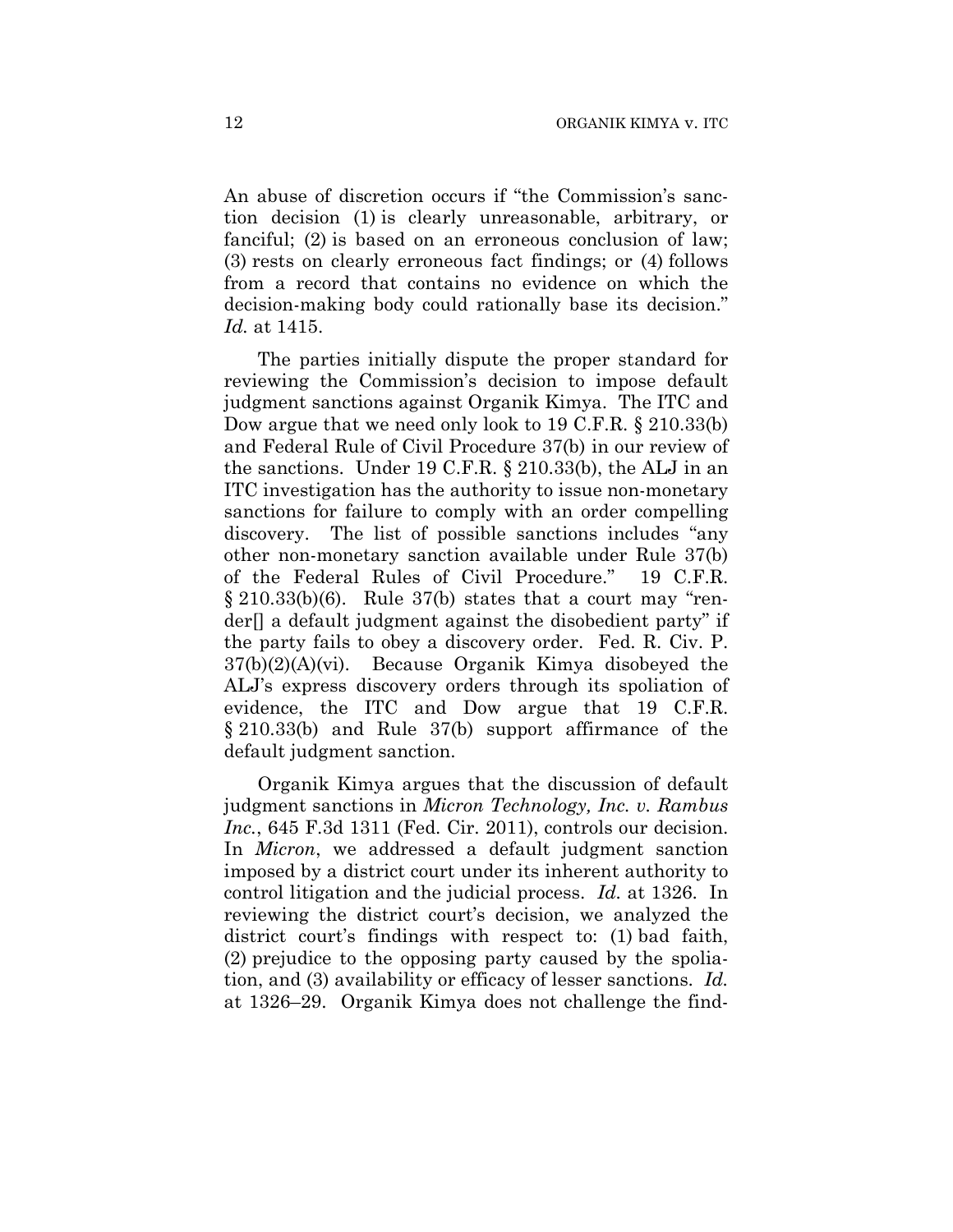ing of bad faith in this case, but it argues that the Commission erred under *Micron* because the degree of prejudice to Dow was minimal and the Commission did not adequately address the efficacy of lesser sanctions.

We agree with the ITC and Dow that we should consider the sanctions in this case under the standard of 19 C.F.R. § 210.33(b) and Rule 37(b), because the ALJ and the Commission based their decisions on Organik Kimya's express disobedience of the ALJ's discovery orders. *See ALJ Order*, 2014 WL 5768586, at \*4 n.2 (explaining that the ALJ used 19 C.F.R. § 210.33(b) and Rule 37, not his inherent authority—to the extent he has such authority to sanction Organik Kimya); *see also Commission Opinion*, at 12–14 (affirming the ALJ's findings). The ALJ explicitly ordered the forensic inspection of Dr. Perez's computer. *ALJ Order*, 2014 WL 5768586, at \*15. After allegations arose that Dow was unable to procure certain discovery from Organik Kimya because documents and files had been destroyed, the ALJ ordered Organik Kimya to preserve its documents and even warned that he would be "mortally annoyed if anything was done to alter, destroy or otherwise mess with the evidence in this case." *Id.* at \*18. Organik Kimya's destruction of thousands of documents, despite the ALJ's explicit orders to conserve the documents, brings this case under the purview of 19 C.F.R. § 210.33(b) and Rule 37(b).

As explained above, 19 C.F.R. § 210.33(b) states that an ALJ may order any non-monetary sanction available under Rule 37(b) that is not already included in § 210.33(b). Rule 37 permits a court to render a default judgment against a party that fails to obey an order to provide or permit discovery. Fed. R. Civ. P. 37(b)(2)(A)(vi); *see also Shepherd*, 62 F.3d at 1480 (acknowledging that Rule 37(b) "expressly authorizes dismissal or default for noncompliance with a discovery order"); *Everyday Learning Corp. v. Larson*, 242 F.3d 815, 817–18 (8th Cir. 2001) ("When the facts show willfulness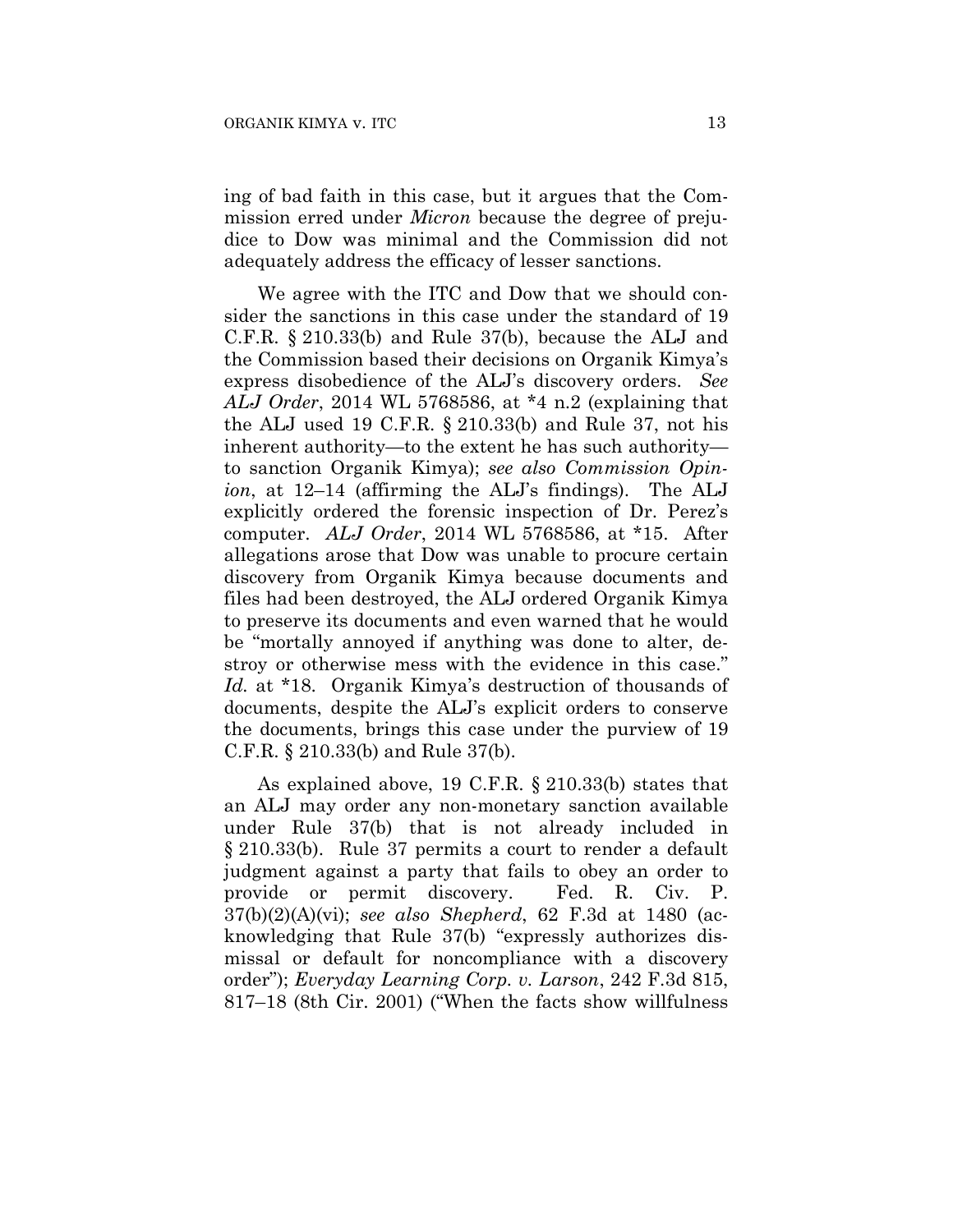and bad faith, as in this case, the district court need not investigate the propriety of a less extreme sanction. In such cases, the 'selection of a proper sanction, including dismissal, is entrusted to the sound discretion of the district court.'" (quoting *Avionic Co. v. Gen. Dynamics Corp.*, 957 F.2d 555, 558 (8th Cir. 1992))). Although the entry of a default judgment for failure to comply with a discovery sanction may seem harsh, the Supreme Court has explained that the most severe sanctions must be available to district courts in appropriate cases:

There is a natural tendency on the part of reviewing courts, properly employing the benefit of hindsight, to be heavily influenced by the severity of outright dismissal as a sanction for failure to comply with a discovery order. It is quite reasonable to conclude that a party who has been subjected to such an order will feel duly chastened, so that even though he succeeds in having the order reversed on appeal he will nonetheless comply promptly with future discovery orders of the district court.

But here, as in other areas of the law, the most severe in the spectrum of sanctions provided by statute or rule must be available to the district court in appropriate cases, not merely to penalize those whose conduct may be deemed to warrant such a sanction, but to deter those who might be tempted to such conduct in the absence of such a deterrent.

# *Nat'l Hockey League v. Metro. Hockey Club, Inc.*, 427 U.S. 639, 642–43 (1976).

Despite these authorities, Organik Kimya argues that 19 C.F.R. § 210.33 effectively mirrors the inherent authority standard discussed in *Micron*, rather than the Rule 37 standard, because it states that the ALJ can grant relief "as may be sufficient to compensate for the lack of with-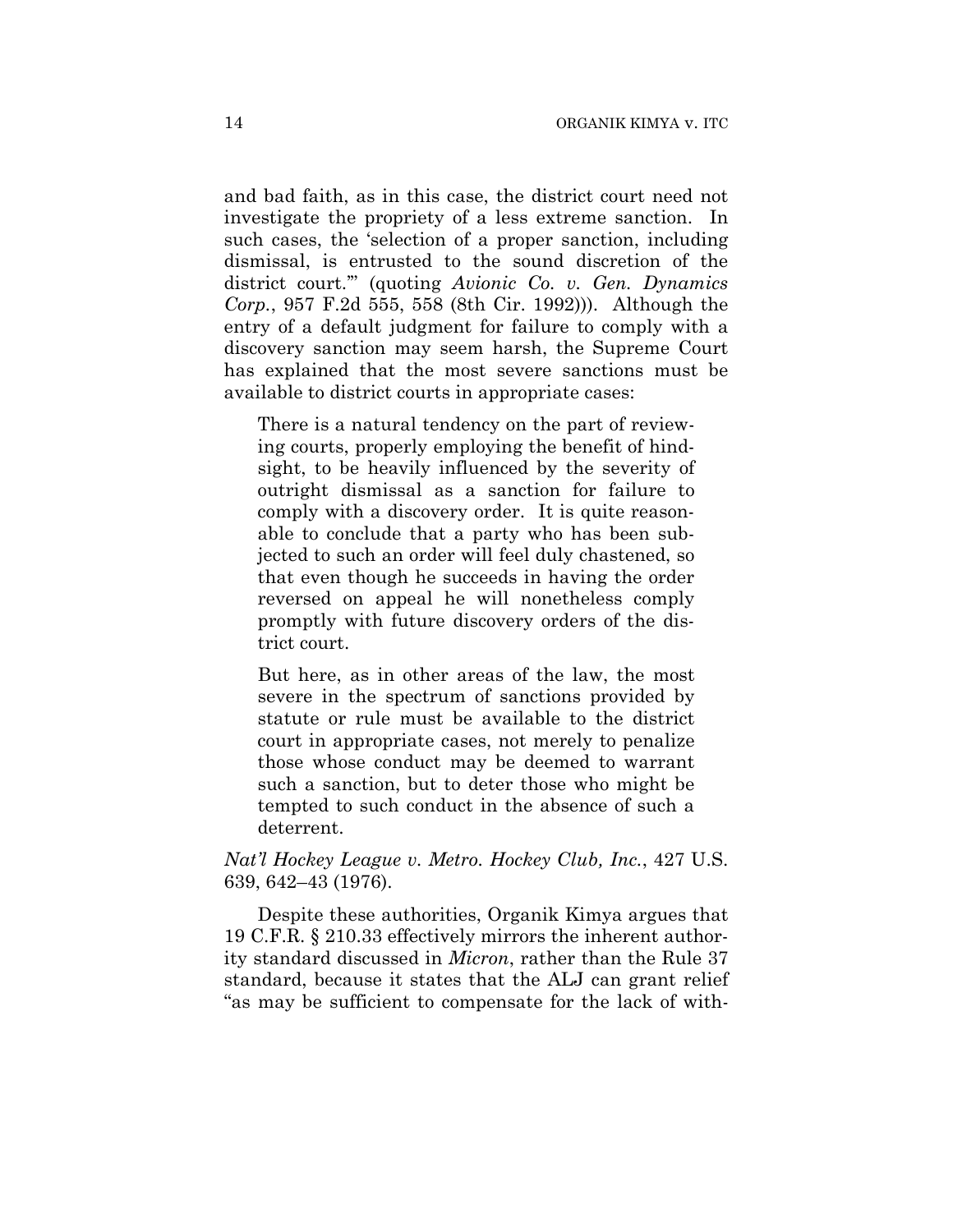1

held testimony, documents, or other evidence." 19 C.F.R. § 210.33(b)(6). But we have stated previously that § 210.33(b) is "coextensive" with Rule 37. *Genentech*, 122 F.3d at 1418. We further explained that the "only difference between [§ 210.33] and Rule 37, as construed by the Commission, is that [§ 210.33] does not provide authority to award reasonable expenses and attorney fees as a sanction for cases instituted before August 31, 1994."3 *Id.* at 1418 n.9; *see also Final Rules for Investigations and Related Proceedings Concerning Unfair Practices in Import Trade*, 59 Fed. Reg. 39,020 (Aug. 1, 1994) (noting that  $\S 210.33(b)$  was based on Rule 37(b)).

The Commission therefore can issue default judgment sanctions in appropriate cases when a party disobeys a discovery order if the Commission determines that the conduct at issue warrants such sanctions. This does not mean that a party's failure to comply with a discovery order will warrant imposing default judgment sanctions in every case; instead, such sanctions can be imposed in appropriate cases "to penalize those whose conduct may be deemed to warrant such a sanction" and "to deter those who might be tempted to such conduct in the absence of such a deterrent." *Nat'l Hockey League*, 427 U.S. at 643. We leave the determination of such cases to the sound discretion of the ALJ and the Commission, whose deci-

<sup>3</sup> *Genentech* refers to 19 C.F.R. § 210.36(b) instead of § 210.33(b) because the interim rule was found at § 210.36(b). *See Interim Rules Governing Investigations and Enforcement Procedures Pertaining to Unfair Practices in Import Trade*, 53 Fed. Reg. 33,043 (Aug. 29, 1988). In 1994, the rule was moved to § 210.33(b) as part of the final rules. *See Final Rules for Investigations and Related Proceedings Concerning Unfair Practices in Import Trade*, 59 Fed. Reg. 39,020 (Aug. 1, 1994).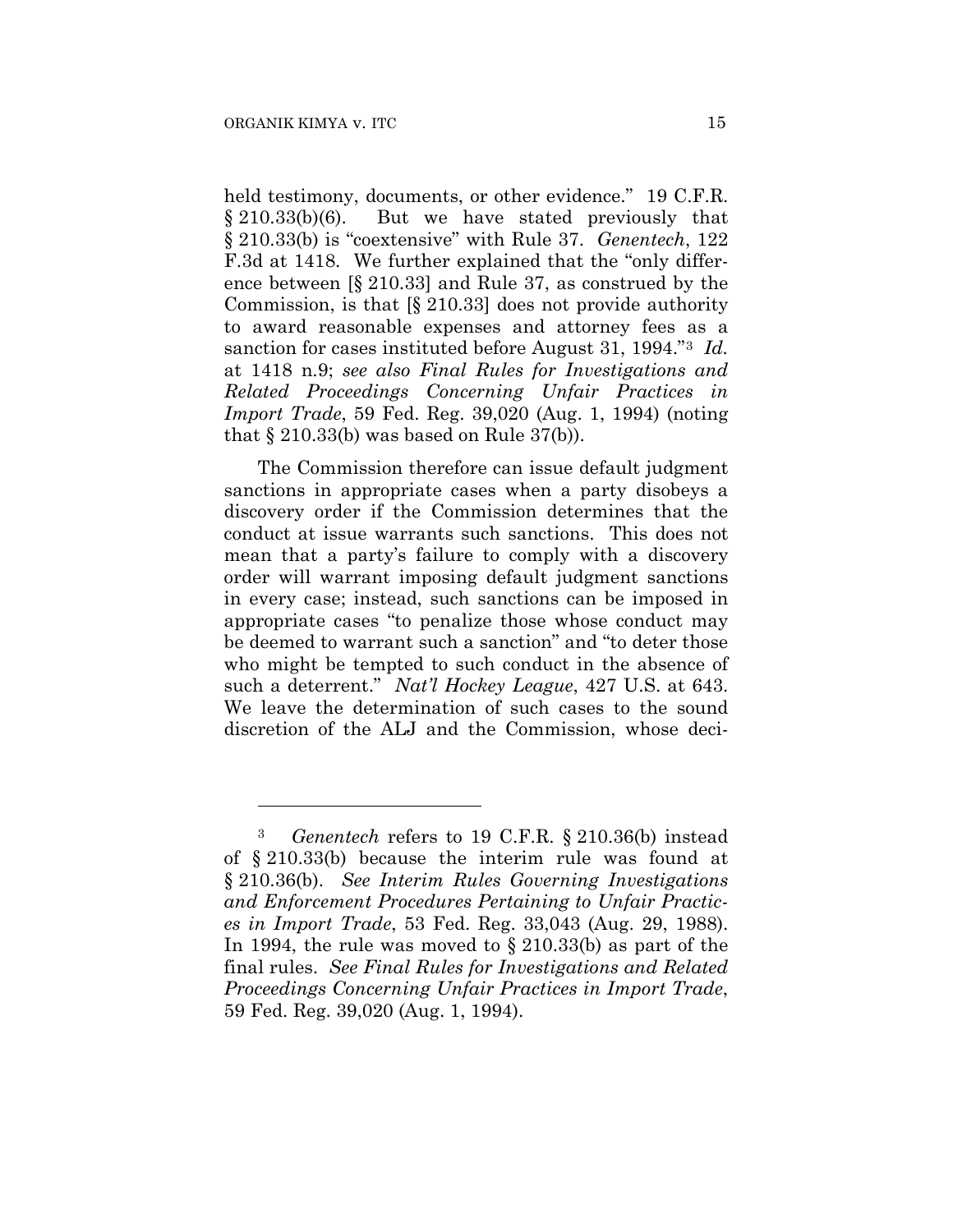sions we review for an abuse of discretion. *See Genentech*, 122 F.3d at 1414.

The ALJ in this case made extensive findings regarding Organik Kimya's spoliation of evidence on multiple occasions despite explicit orders from the ALJ to preserve the evidence. The facts of this case were so extreme that they led the ALJ to explain, "were there such a thing, I would find Organik Kimya's egregious behavior to be gross bad faith." *ALJ Order*, 2014 WL 5768586, at \*54. Organik Kimya compounded its actions when it "actively attempted to deceive the [ALJ] as to what it had done." *Id.* at \*2. The Commission, in reviewing the ALJ's decision, stated that it "affirm[ed] and adopt[ed]" all of the ALJ's factual findings and his determination of default. *Commission Opinion*, at 6. The Commission did not abuse its discretion in implementing default judgment sanctions because Organik Kimya destroyed "potentially hundreds of thousands of files," *ALJ Order*, 2014 WL 5768586, at \*66, despite explicit orders from the ALJ to preserve documents and then tried to deceive the ALJ as to its actions.4 Indeed, these facts put this case squarely

1

<sup>4</sup> Even if we were to analyze this case under *Micron*, the result would be the same. Organik Kimya did not contest the finding that it acted in bad faith. The degree of prejudice to Dow was high. The ALJ and the Commission, which adopted the ALJ's findings, found that Organik Kimya destroyed "potentially hundreds of thousands of files," *ALJ Order*, 2014 WL 5768586, at \*66, making it "impossible to know the exact volume and content of the destroyed data," *Commission Opinion*, at 17. This "willful, bad faith misconduct" deprived Dow of "its ability to pursue its claim of trade secret misappropriation" and deprived the ALJ of his "ability to oversee a prehearing process that would facilitate a fair and timely resolution of this investigation on its merits." *ALJ Order*,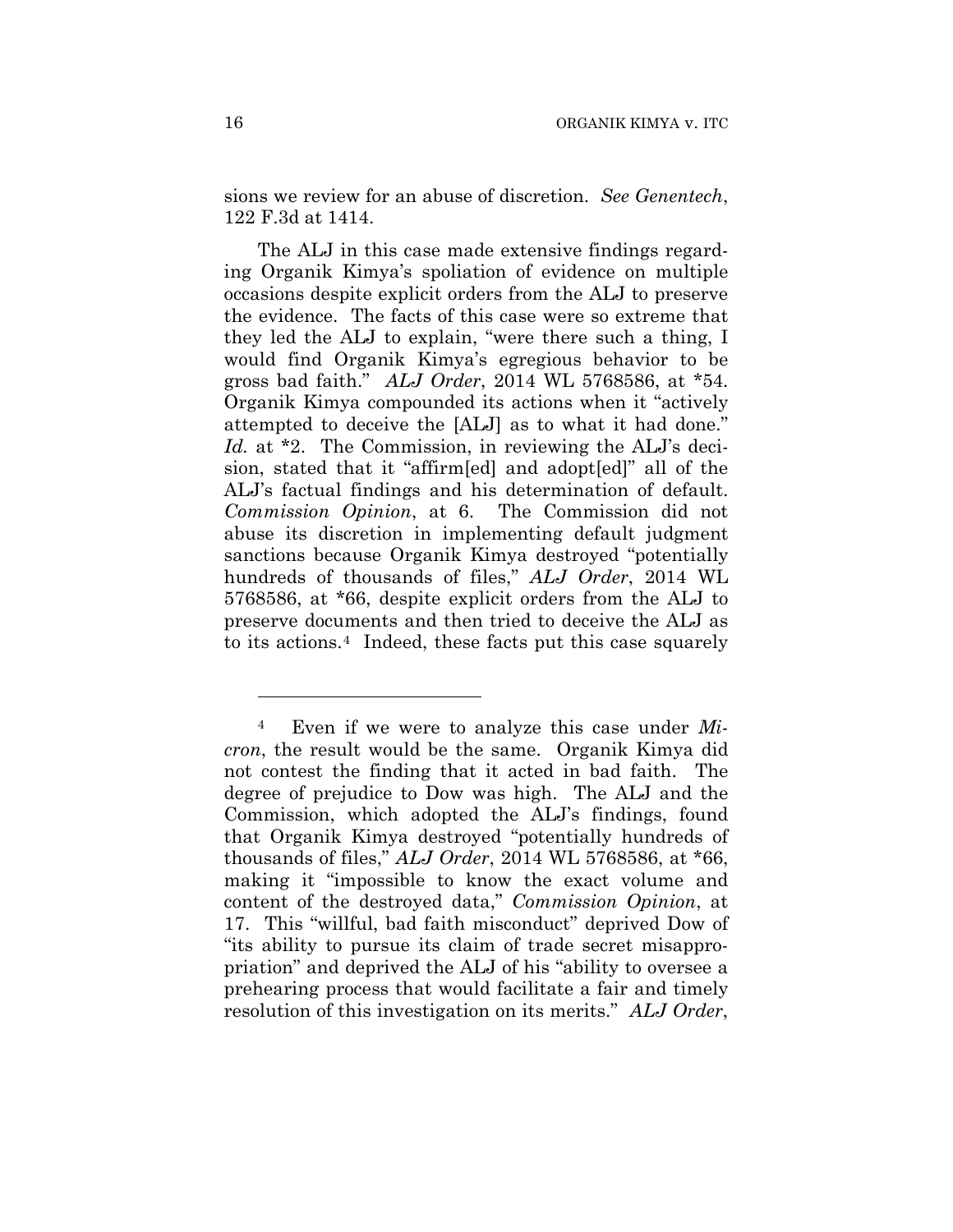$\overline{a}$ 

within the Supreme Court's admonition that "the most severe in the spectrum of sanctions provided by statute or rule must be available to the district court in appropriate cases" to penalize a party's sanctionable conduct and to deter future parties from repeating such conduct. *Nat'l Hockey League*, 427 U.S. at 643.

### B. The Limited Exclusion Order

If a party is found in default, the Commission can implement relief against the party in default upon the motion of the complainant. 19 C.F.R. § 210.16(c)(1); *see also* 19 C.F.R. § 210.16(a)(2) (specifying that this section applies to parties found in default under § 210.33(b) for failure to make or cooperate in discovery). The Commission will presume the facts alleged in the complaint to be true, and the Commission may issue an exclusion order, a cease and desist order, or both. *Id.* § 210.16(c)(1). This is consistent with 19 U.S.C. § 1337, which states that the Commission shall enter a limited exclusion order if it determines that a violation of § 1337 has occurred and public interest factors do not counsel against its issuance. 19 U.S.C. § 1337(d)(1); *see also Spansion, Inc. v. U.S. Int'l Trade Comm'n*, 629 F.3d 1331, 1358 (Fed. Cir. 2010) ("By statute, the Commission is required to issue an exclusion order upon the finding of a Section 337 violation absent a

<sup>2014</sup> WL 5768586, at \*65. The Commission determined that the lesser sanctions Organik Kimya sought were inadequate. *Commission Opinion*, at 15–16. The Commission also reviewed and adopted the ALJ's findings, which included the determination that "no lesser sanction will adequately deter the repetition of this kind of easily accomplished and highly prejudicial destruction of evidence." *ALJ Order*, 2014 WL 5768586, at \*66. The Commission accordingly did not abuse its discretion under *Micron*.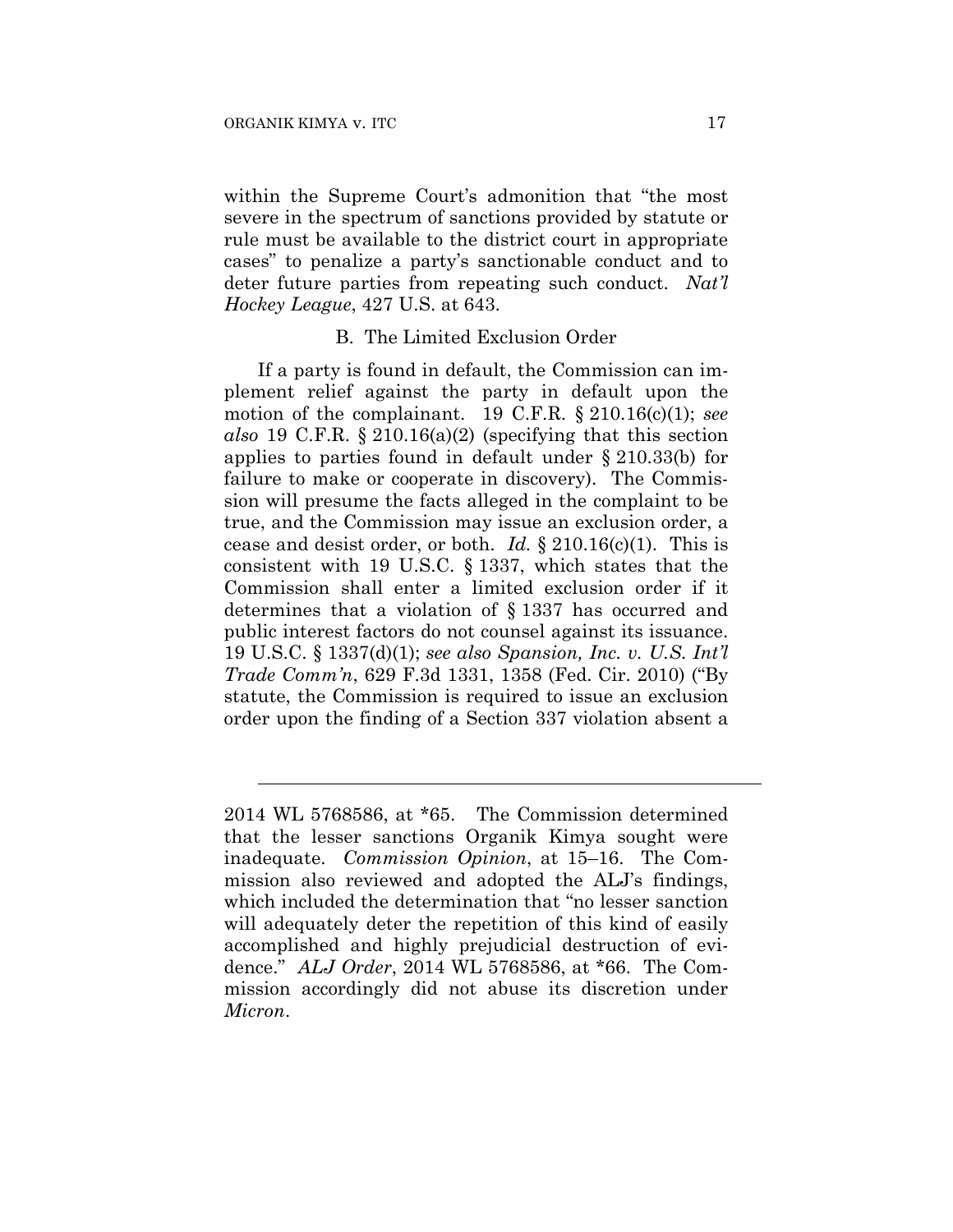finding that the effects of one of the statutorilyenumerated public interest factors counsel otherwise.").

"[T]he Commission has broad discretion in selecting the form, scope, and extent of the remedy" after finding a violation of 19 U.S.C. § 1337. *Hyundai Elecs. Indus. Co. v. U.S. Int'l Trade Comm'n*, 899 F.2d 1204, 1209 (Fed. Cir. 1990) (quoting *Viscofan, S.A. v. U.S. Int'l Trade Comm'n*, 787 F.2d 544, 548 (Fed. Cir. 1986)). We can set aside the Commission's choice of remedy "only if it is legally erroneous, arbitrary and capricious, or constitutes an abuse of discretion." *Fuji Photo Film Co. v. U.S. Int'l Trade Comm'n*, 386 F.3d 1095, 1106 (Fed. Cir. 2004).

After finding Organik Kimya in default and in violation of § 1337, the Commission determined that a limited exclusion order against Organik Kimya and a cease and desist order against Organik Kimya's U.S. subsidiary were appropriate. *Commission Opinion*, at 21. Based on the facts in the record, the Commission found 25 years, the length sought by Dow and supported by Dow's expert, to be the proper length for the limited exclusion order and the cease and desist order. *Id.* The Commission, however, expressly allowed Organik Kimya to bypass the limited exclusion order and import products using opaque polymers into the United States prior to the completion of the 25-year period as long as Organik Kimya shows the Commission that it has developed its opaque polymers without the use of Dow's misappropriated trade secrets. *Id.* at 23.

On appeal, Organik Kimya does not challenge the cease and desist order; Organik Kimya only challenges the limited exclusion order, alleging that the Commission committed legal error by failing to consider Organik Kimya's arguments regarding the proper remedy, including its challenge to the 25-year term. The Commission considered Organik Kimya's briefing, however, and determined that its arguments as to the scope of the exclu-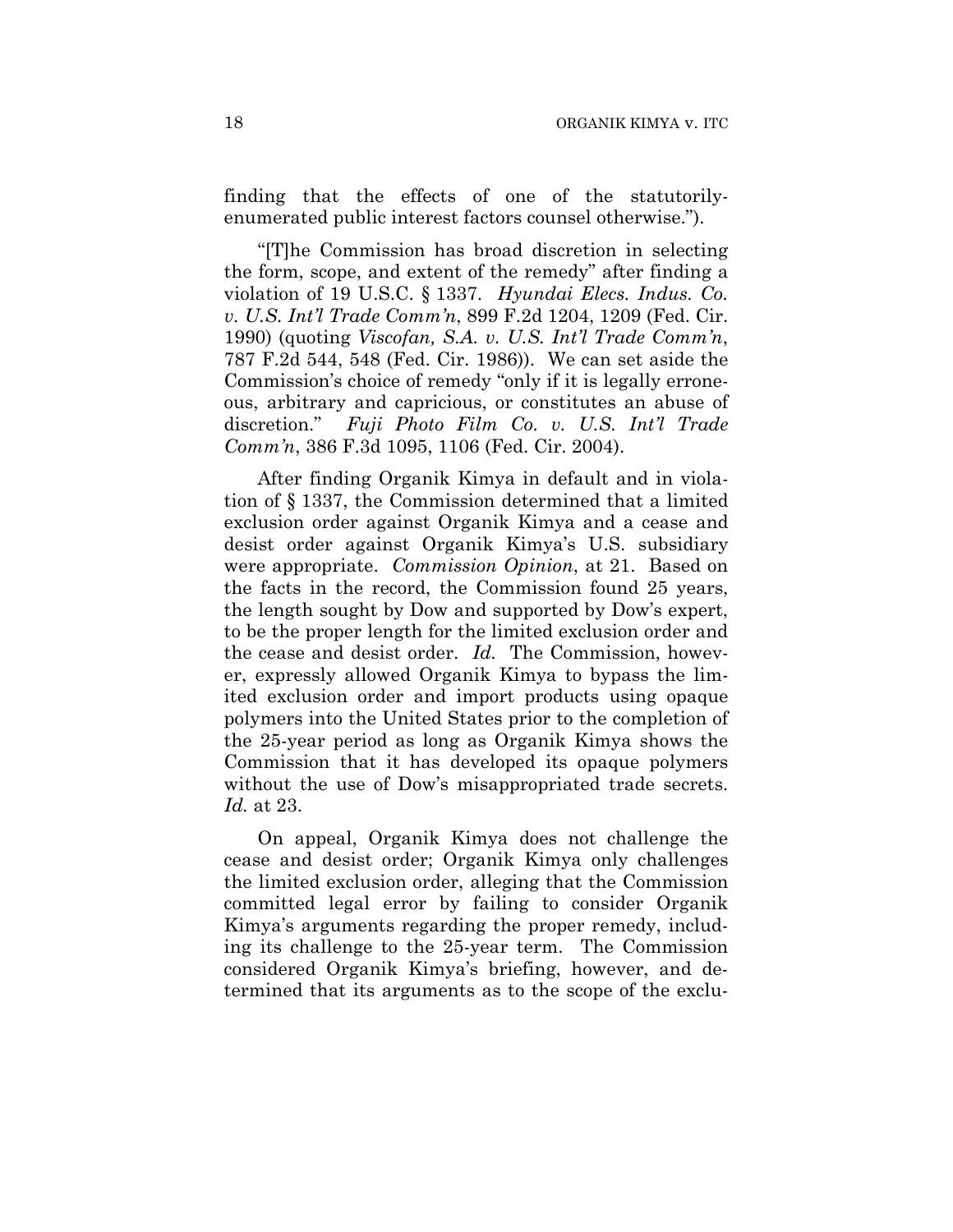sion order relied entirely on arguments regarding the merits of the trade secret allegations. *Id.* at 19–20. Because Organik Kimya defaulted on those claims due to the discovery sanctions imposed, the Commission determined that Organik Kimya could not relitigate the underlying merits of the trade secret claims by collaterally attacking the merits in its remedy briefing. *Id.* at 20.

The Commission also found Dow's expert credible when he opined that it would take Organik Kimya 15 to 25 years to develop opaque polymers independently. *Id.* at 21. Dow's expert explained the basis for his calculation and supported his opinion with extensive facts from the record. The Commission, in its discretion, found 25 years to be the proper length for the exclusion order, and that decision finds ample support in the record. Given this basis for the Commission's decision, and that Organik Kimya can end the exclusion order period at any time by seeking an advisory opinion or initiating a modification proceeding before the Commission and showing that Organik Kimya has produced opaque polymers independently, we do not find that the Commission abused its discretion or committed legal error in this case.

In an attempt to rebut the Commission's decision to impose a 25-year exclusion order in this case, Organik Kimya points to various cases to support its assertion that exclusion orders in trade secret misappropriation cases typically last five to ten years. As Organik Kimya itself recognizes, however, the Commission bases the time period of a limited exclusion order on a "reasonable research and development period" or an "independent development time" for the trade secrets at issue. *Certain Cast Steel Ry. Wheels, Certain Processes for Mfg. or Relating to Same & Certain Prods. Containing Same*, USITC Inv. No. 337-TA-655, 2009 ITC LEXIS 2387, at \*11 (Oct. 29, 2009)). The length of the exclusion order therefore depends on the trade secrets at issue and evidence in the record, not the particular length of exclusion orders in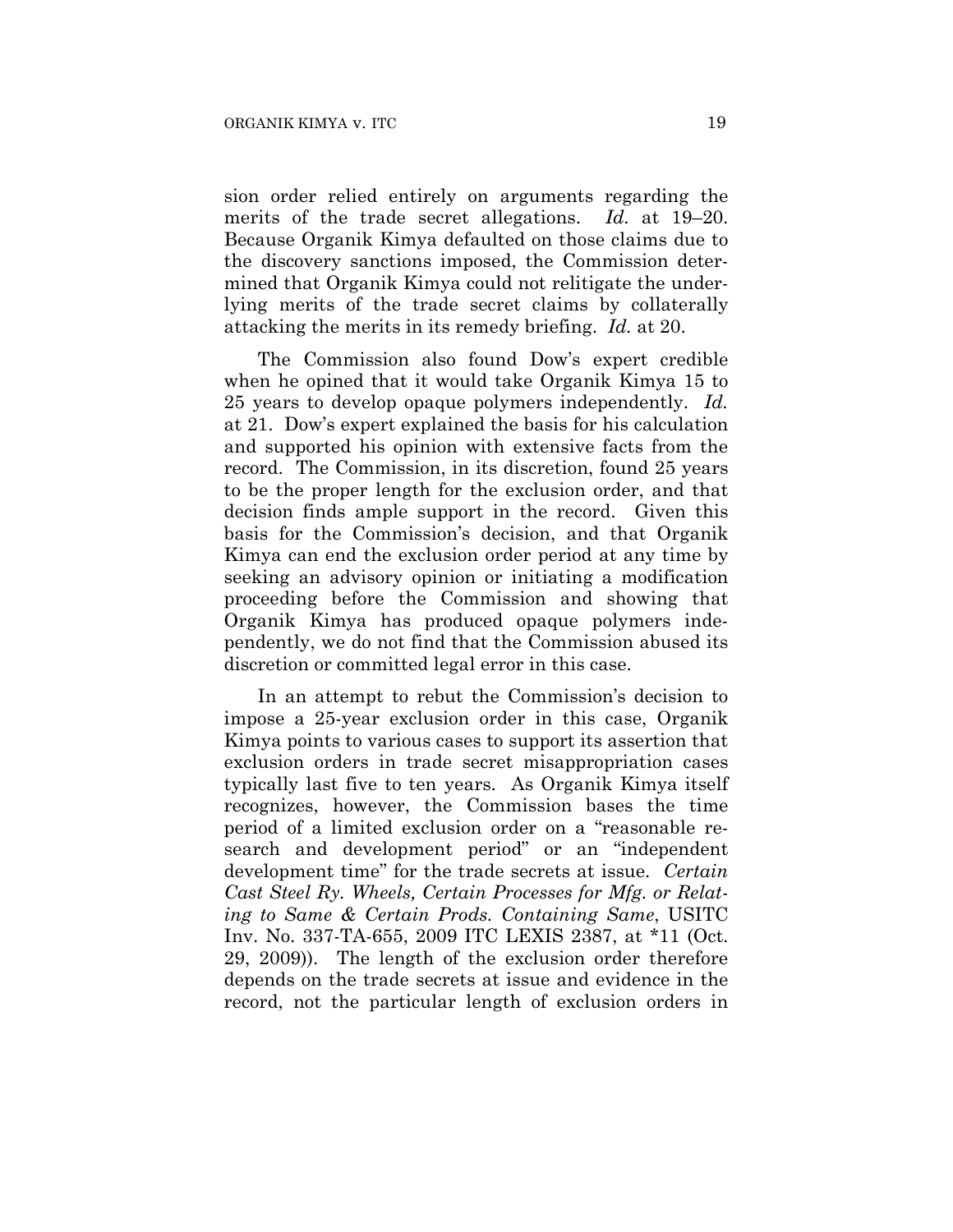other cases. *See id.* As discussed above, the record in this case supports the limited exclusion order imposed by the Commission.

Organik Kimya also attempts to find fault with the Commission's citation of 19 U.S.C. § 1337(g). According to Organik Kimya, the Commission relied on § 1337(g), which relates to parties that fail to respond to a complaint, as a basis for refusing to consider Organik Kimya's arguments regarding the proper remedy. The Commission's opinion confutes this argument. The Commission first used  $\S 1337(g)$  as support for presuming that the allegations of Dow's amended complaint were true based upon Organik Kimya's default. *Commission Opinion*, at 19. This use of  $\S 1337(g)$  comports with 19 C.F.R. § 210.16(c)(1) and is not legally erroneous. The Commission then used  $\S 1337(g)$  merely as support for its assertion that Congress has spoken to the existence of remedial orders in default cases. *Commission Opinion*, at 22. These uses of  $\S 1337(g)$  in the Commission opinion do not amount to legal error; indeed, the Commission does not even use the citations in the manner Organik Kimya claims.

The record in this case supports the Commission's limited exclusion order of 25 years with the opportunity for Organik Kimya to bypass the exclusion order period at any time if it can show that it has developed its opaque polymers without using Dow's misappropriated trade secrets.

# III. CONCLUSION

We have considered Organik Kimya's remaining arguments and find them unpersuasive. For the foregoing reasons, the decision of the Commission is affirmed.

## **AFFIRMED**